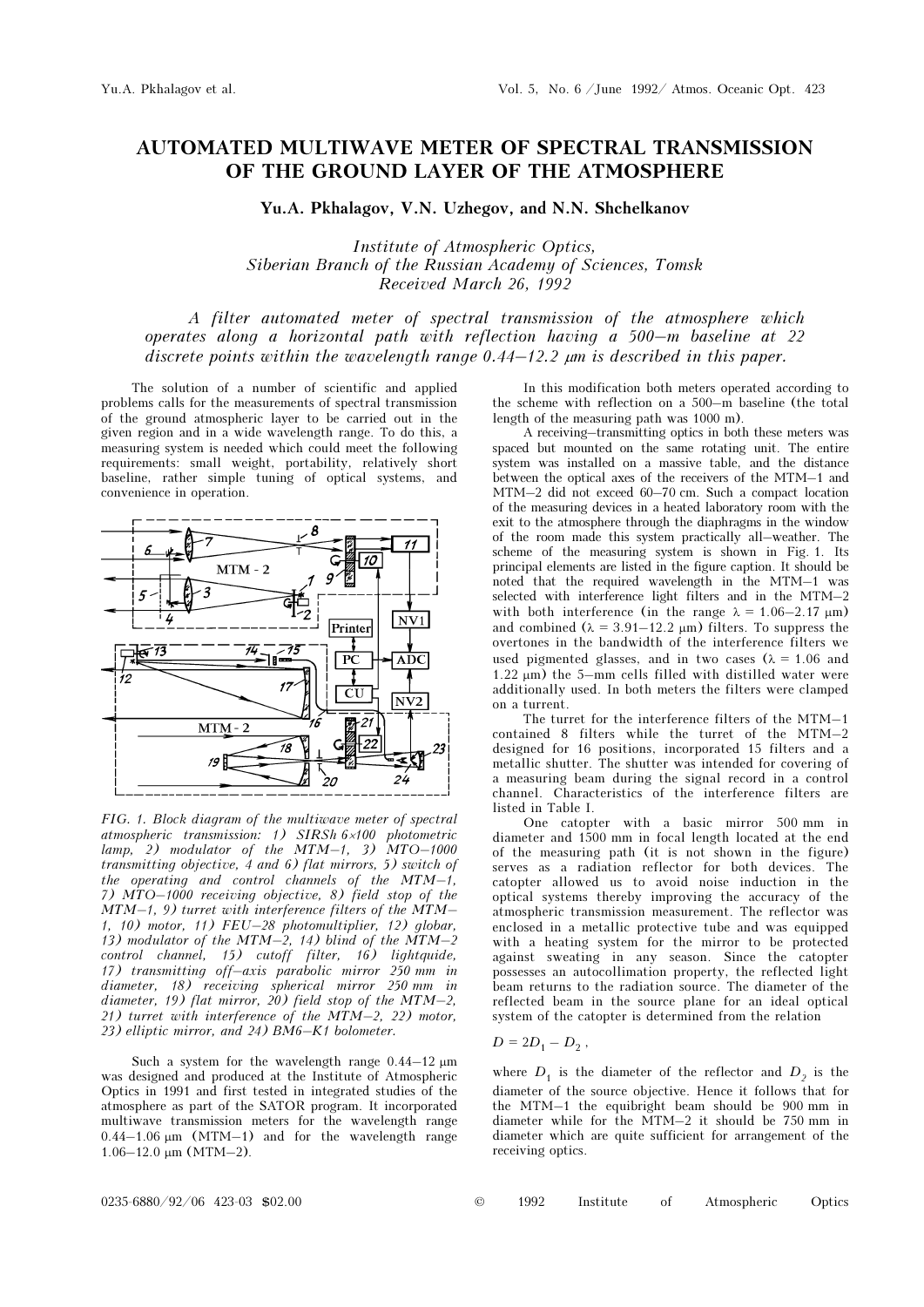TABLE I. Characteristics of the employed interference filters.

|       | MTM-1     | $MTM-2$ |        |                     |        |
|-------|-----------|---------|--------|---------------------|--------|
| λ, μm | $Δλ$ , μm | λ, μm   | Δλ, μm | $\lambda$ , $\mu$ m | Δλ, μm |
| 0.44  | 0.009     | 1.06    | 0.015  | 9.12                | 0.25   |
| 0.48  | 0.006     | 1.22    | 0.02   | 9.55                | 0.24   |
| 0.55  | 0.010     | 1.60    | 0.02   | 10.34               | 0.24   |
| 0.63  | 0.004     | 2.17    | 0.02   | 10.66               | 0.22   |
| 0.69  | 0.008     | 3.91    | 0.10   | 11.21               | 0.29   |
| 0.87  | 0.015     | 4.69    | 0.18   | 11.76               | 0.32   |
| 0.94  | 0.015     | 8.18    | 0.25   | 12.19               | 0.38   |
| 1.06  | 0.015     | 8.66    | 0.28   |                     |        |

The optical scheme and the principle of operation of the meter are fairly simple and can be understood from the given block diagram.

**Operation of the MTM-1.** Radiation of the lamp  $1$  is modulated at a frequency of 450 Hz and collimated with the objective 3, and a diverging beam is transmitted to the atmospheric path at the end point of which there is the catopter. The catopter intercepts about 1/20 part of the reflected beam and directs it to the receiving objective 7 which, in its turn, intercepts only a small part of the incident beam. The incident radiation is focused in the plane of the field stop 8, passes through the interference filter 9, and then enters the FEU–28 photomultiplier 11.

Operation of the MTM–2. The radiation of the globar 12 is modulated at a frequency of 12 Hz, collimated with the mirror 17 and transmitted to the atmospheric path. After reflection from the same catopter placed at the end point of the path, the IR radiation flux returns. A part of the incident radiation is intercepted with the specular system 18 and 19 (the Newton telescope) and focused onto the field stop 20. It passes through the interference filter 21, and, after reflection from the elliptic mirror 23, enters the receiving area of the bolometer 24. To improve the measurement accuracy both meters have means for control of the radiation source stability and of the photodetector sensitivity.

In the TMT–1 a control channel is formed by rigidly held flat mirrors 4 and 6. The operating and control channels are switched with an automatically controlled blind of special configuration. The measurements in the operating and control channels are made successively at every wavelength.

An analogous channel in MTM–2 is basically intended for control of the globar temperature at the wavelength  $\lambda = 1.06$  μm (the filter 15). Using the lightquide 16 the radiation of the globar, passing by the interference filters, is directed to the elliptic mirror 23 and then to a BM6–K1 bolometer. The control and operating channels are switched with the blind 14 connected with an electromagnetic actuator. The control is accomplished at the start of each measurement cycle and, if necessary, the temperature of the globar is controlled. The filter  $15$  is chosen so that the signal in the control channel lies within the same dynamic range as in the course of measurements along the path.

In addition to the control channel, in the MTM–2 the possibility is envisaged of occasional control of the state of the mirrors 17, 18, and 19 and the constancy of the globar emissivity. Such a control is accomplished using a special specular attachment consisting of two flat mirrors (it is not shown in the figure) which is positioned in front of the receiving–transmitting optics of the MTM–2.

The measurements with these two devices are performed simultaneously. The signals from the outputs of the photomultiplier and bolometer, amplified with the selective nanovoltmeters (NV1 and NV2) are applied at a

two–channel 12–bit automated ADC. The analog signals are converted into digital ones and enter a computer where they are accumulated and averaged over a period of 20 s. The measured signals are recorded on a digital printing device. It should be noted that the use of modulated light fluxes and selective amplifiers in the meter enabled us to significantly improve the signal–to–noise ratio of the meter in the daytime.

The motors of the turrets with interference filters (10 and 22) are controlled by a control block (CB) and the pairs of the corresponding bilateral optoelectronic transducers and switches with hermetically sealed contacts positioned on the turrets. In addition to the aforementioned functions, the computer controls completely the operation of the entire system in the automated mode.

The device is compact and convenient in operation. A Ge–Ne laser positioned between the MTM–1 and MTM–2 is used for rapid and highly accurate beam directing. For operation of both meters in an automated mode it is sufficient to key onto a keyboard and to display the input information and to run the program which provides an entire sequence of required operations. A single cycle of measurements at all wavelengths takes 10 min.

The technique for determining spectral transmittance of the atmosphere. The technique for measuring the atmospheric transmission (T) preassumes the derivation of the absolute values of  $T(\lambda)$  in the first channel (MTM–1) and the relative ones in the second channel (MTM–2).

The atmospheric transmission on a given path of length  $L_1$  in general for the MTM–1 can be represented in the form

$$
T_{L_1}(\lambda) = K(\lambda)U(\lambda)/U^c(\lambda) , \qquad (1)
$$

where  $U(\lambda)$  is the signal at the wavelength  $\lambda$  obtained on the measuring path using the catopter,  $U^{c}(\lambda)$  is the signal in the control channel, and  $K(\lambda)$  is the proportionality factor taking into account the beam divergence and the radiation source intensity.

To find  $K(\lambda)$  for the entire wavelength range of the MTM–1 it is sufficient, alongside with the measurements of the signals  $U(\lambda)$  reflected from the catopter, to measure the atmospheric transmission using either a point source or a portable flat mirror. Let us now consider, in particular, the technique for determination  $K(\lambda)$  using the portable mirror. In this case a supplemental calibration path  $L_2$  is chosen so as it is much shorter than  $L_1$  but longer than a zone of forming the beam of the MTM–1 radiation source. When these conditions hold, the atmospheric transmission in the layer  $L_1 - L_2$  can be determined from the relation

$$
T_{L_1 - L_2}(\lambda) = \frac{U_{L_1}^*(\ )U^{c_2}(\ )L_1^2}{U_{L_2}^*(\ )U^{c_1}(\ )L_2^2},\tag{2}
$$

where  $U_{L_1}^*$  and  $U_{L_2}^*$  are the signals reflected from the flat mirror positioned at the distances  $L_1$  and  $L_2$ , and  $U^{c_1}$  and  $U^{c_2}$  are the corresponding controlling signals.

Assuming that the Bouguer law is valid in the atmospheric transparency windows for the spectral resolution Δλ indicated in Table I,  $T_{L_1}$  can be considered to be related to

 $T_{L_1-L_2}$  via the relation  $T_{L_1} = (T_{L_1-L_2})^{L_1/(L_1-L_2)}$ . Then the value of  $K(\lambda)$  in Eq. (1) can be given by the formula